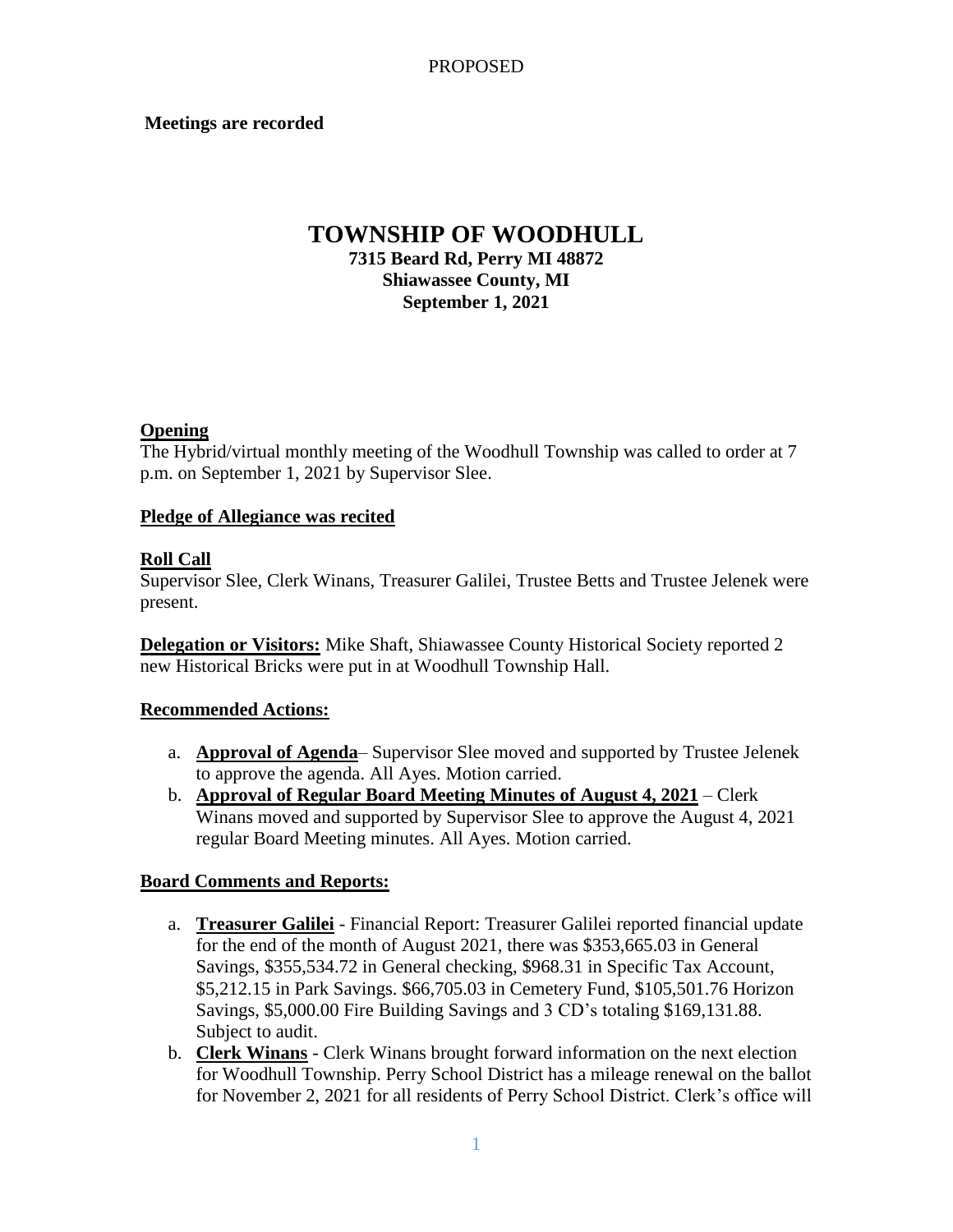### PROPOSED

be sending out Absentee Voter Applications in the next few weeks. The Woodhull Twp direct deposit is closer to being ready but unfortunately not completed for the September payroll. The ambulance special assessment postcards will be sent out soon from ASAP printing services. The ambulance special assessment notices are set to be printed in the newspaper in the next few weeks.

- c. **Supervisor Slee** Supervisor Slee reported on the continued research of the Township sidewalks.
- d. **Trustee Jelenek**  Trustee Jelenek reported on the fence surrounding Township Hall will be easy enough to clean, he will get the supplies and complete the cleaning process.
- e. **Trustee Betts –** Trustee Betts reported on the fire damage work done by Belfor. The dumpster will be removed by the end of week.

## **Committee Reports:**

**Fire & Ambulance:** Rick Betts reported for the month of July 2021. Woodhull TWP 13 fire calls, 4 Ambulance calls. Total LSW Fire runs for the year to date was 2322. Total Ambulance runs 111.

**Planning Commission:** No meeting held.

**Park Commission:** Presented by Cathy Provines. September is National hunger awareness month. The food pantry is of great use to the community.

**Public Comments:** Call to Public was opened at 7:15 p.m.; closed at 7:25 p.m. Ouestions brought forth on a future public Historical Marker sign, ideas for the old historical hotel, and park commission contact information.

## **Decision Items:**

a. **Bills:** Clerk Winans reported the payroll for the month of August paid in September totaled \$12,893.65 using check #'s 27627 thru 27643. The September bills in the amount of 8,389.54 using checks #'s 27644 thru 27654 and 3 auto pay bills.

Trustee Jelenek moved and Trustee Betts supported to pay the September bills as presented. Roll call vote was taken. Galilei, yes; Slee, yes; Betts, yes; Jelenek, yes; Winans, yes; Motion carried.

## b. **Approve LSW 2022/2023 Budget:**

Trustee Betts moved and supported by Trustee Jelenek to approve the LSW 2022/2023 fiscal year budget.

Roll call vote was taken. Jelenek, yes; Winans, yes; Betts, yes; Galilei, yes; Slee, no. Motion carried.

## c. **Park Board Budge Amendment:**

Trustee Jelenek moved and supported by Trustee Betts to approve the Park budget amendment to cover the cost of emergency tree removal and year round porta john rental. Discussion held, Jelenek request that proper procedure to be followed in future emergencies.

Roll call vote was taken. Jelenek, yes; Winans, yes; Betts, yes; Galilei, yes; Slee, yes. Motion carried.